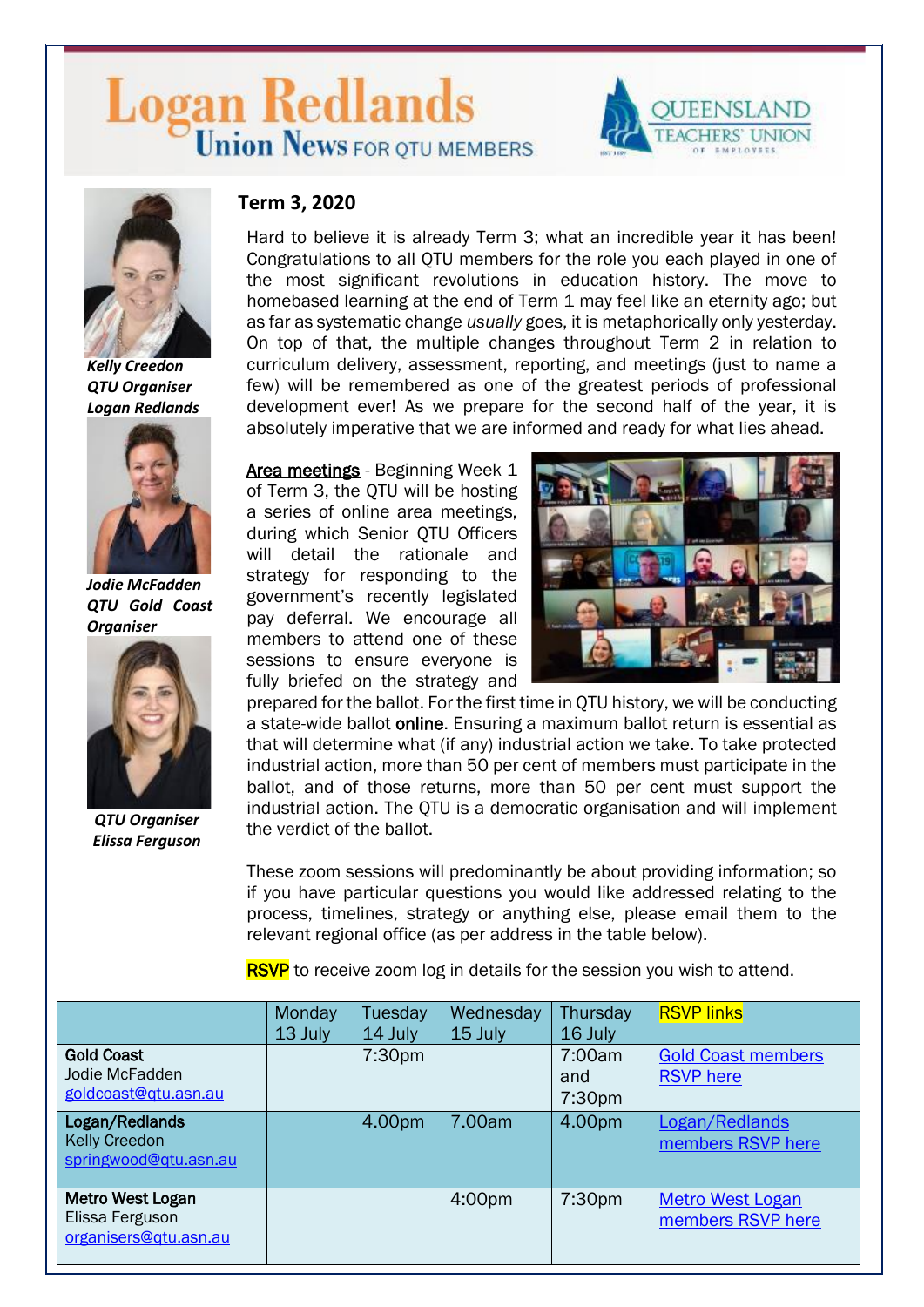

Online Ballot – Members will receive their electronic ballot early in Term 3. In readiness for this, please visit MyQTU via [www.qtu.asn.au](http://www.qtu.asn.au/) to ensure we have the correct email address for you.

Membership status – As with any QTU ballot, only financial members are eligible to vote. Our Membership team have been contacting unfinancial members to advise and support them amend their status. Experiencing financial difficulty? Please contact us to discuss options, phone QTU Membership on 3512 9000 or email us at [membership@qtu.asn.au](mailto:membership@qtu.asn.au) to make arrangements and secure your right to vote in the industrial action ballot.

Importantly, if the ballot determines to support industrial action, only financial members will be protected to participate in that action.

Conversion of temporary to permanent employment – in EB9 the QTU secured improved access to the temp to perm process, reducing service time for eligibility from three to two years. While that is a significant win, the department has been slow to convert the win into action; it is now indicating offers will commence in the first week of Term 3. It is essential that employees awaiting an offer of conversion retain continuity of employment to remain eligible. For more details regarding eligibility and the conversion process, check out [Newsflash No.28-20](https://www.qtu.asn.au/application/files/8215/9297/3005/Nflash_28-20.pdf) from 24 June.

Experienced Senior Teacher – Applications using the new process are now open! Another EB9 win by the QTU, the new application process sees members able to access the pay point throughout the year, rather than once a year. This represents a real financial win for eligible members. The application forms are available online only at the department's [EST OnePortal page.](https://fed.education.qld.gov.au/idp/prp.wsf?wa=wsignin1.0&wtrealm=urn%3asharepoint%3aiportal&wctx=https%3a%2f%2fintranet.qed.qld.gov.au%2fServices%2fHumanResources%2fpayrollhr%2fcareers%2fclassifiedteachingstaffrecruitmentselection%2f_layouts%2f15%2fAuthenticate.aspx%3fSource%3d%252FServices%252FHumanResources%252Fpayrollhr%252Fcareers%252Fclassifiedteachingstaffrecruitmentselection%252FPages%252Fexperiencedseniorteacherrecruitment%252Easpx&wreply=https%3a%2f%2fintranet.qed.qld.gov.au%2f_trust%2fdefault.aspx) Members who became eligible for EST prior to the launch of the new process and apply this year will have their classification and pay back-dated to the date of eligibility. Further information, including FAQs are located [here.](https://www.qtu.asn.au/est)

Senior Teacher – As with EST, there is a new and improved application process for becoming a senior teacher; yet another win secured by the QTU during EB9 negotiations! For enquiries related to eligibility, please contact the Teacher Classification Team on [tct@qed.qld.gov.au](mailto:tct@qed.qld.gov.au)

COVID-19 operating guidelines – Term 3 will begin under the current [operating guidelines.](https://www.qtu.asn.au/application/files/6515/9287/7367/covid-19-operating-guidelines-qld-state-schools.pdf) Importantly, the definition of and provisions for vulnerable employees remain in place. Key features of the current guidelines include:

- resumption of student assemblies, catering for the social distancing requirements of adults
- meetings can be connducted face to face, provided social distancing can be exercised and a video/teleconference option is available
- guidelines for instrumental music and practical subjects
- vulnerable workers and students to continue working/learning from home
- excursions, camps, school sport, formals and graduations can proceed with businesses with COVID-safe plans
- specialised health procedures and guidelines for special schools, outdoor environmental education centres, playgroups and early childhood development programs all included, resulting in a single document for all settings
- continued attendance and gathering restrictions of non-essential adults on and around school grounds - *the QTU is particularly mindful of this and will continue to minimise attendance and operate in virtual spaces until this aspect of the guidelines is relaxed.*

The new normal – Like so many facets of life post the COVID-19 , the QTU has had to change the way it interacts with members. We are really missing the positive interactions of school visits, face to face PD sessions and social events, but until the operating guidelines enable attendance of non-essential adults on site, we will limit visits to disciplinary and industrial matters only.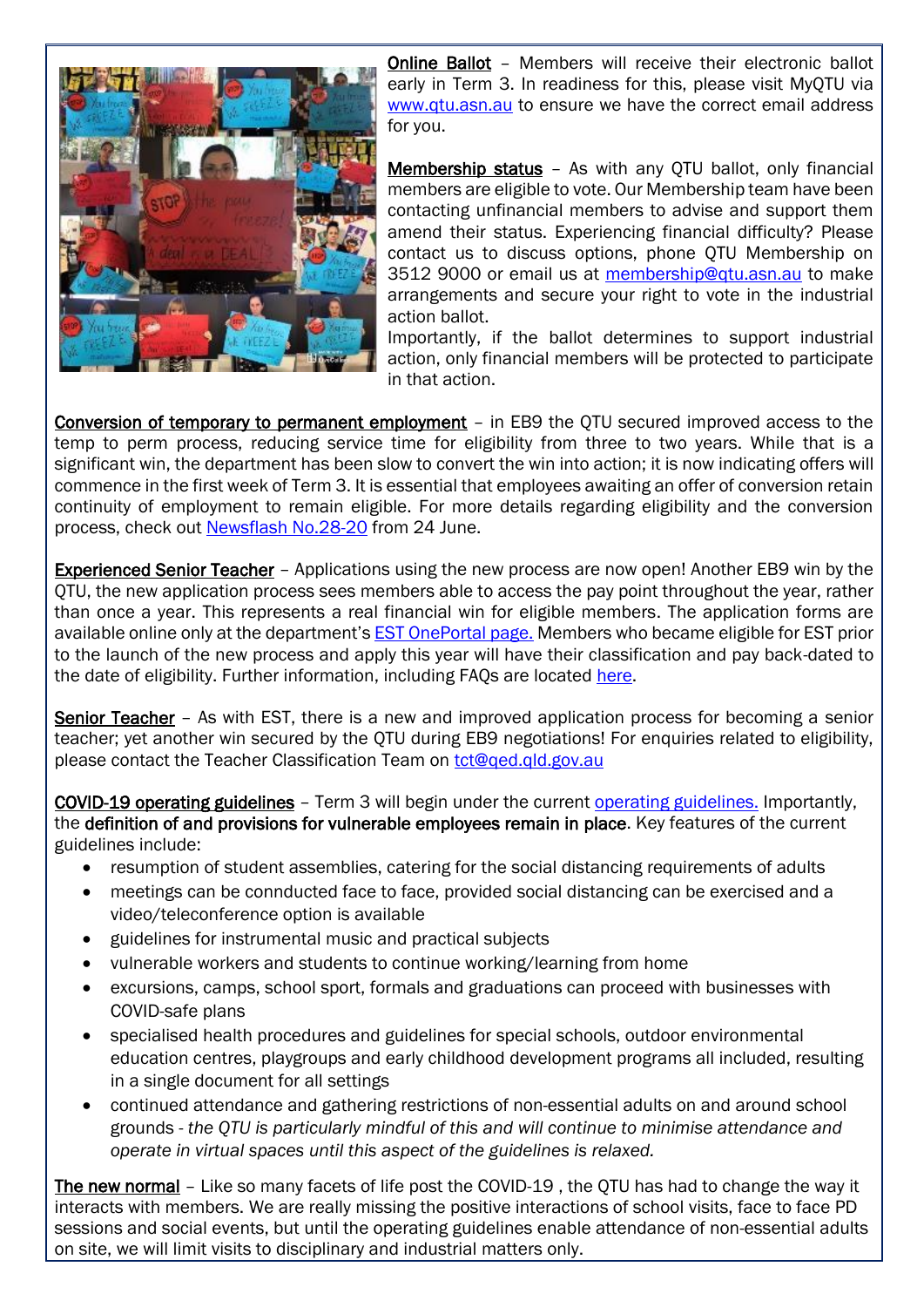## Occupational violence prevention – because work should never hurt

The QTU has developed a range of resources to support schools in occupational violence prevention, which can be found on the QTU website section [www.qtu.asn.au/occupationalviolence](http://www.qtu.asn.au/occupationalviolence) On this page, you will find short self-paced professional development modules, as well as a package that can be run at schools. You will see more about this in the coming months as we all learn to recognise, report and respond to occupational violence in the workplace.

It's that time of the year again….tax time - 2019/2020 Member tax statements are now available online. Login [here](https://www.qtu.asn.au/myqtu) , then click "Manage your membership".

#### [Tax tips for teachers](https://www.tmbank.com.au/thinkbank/money-tips/tax-tips-for-teachers)

TMB have compiled some useful tips on what teachers are [entitled to claim](https://www.tmbank.com.au/thinkbank/money-tips/tax-tips-for-teachers) as work related expenses.

#### New Educator Connect- new and improved!

We know you're busy, we know your inbox is overflowing; but we also know that it's super important to stay on top of the issues that are impacting beginning teachers right now!

We value our members and we value your time – and we also value any opportunity to inform and empower you. So, we've put together "bite-sized chunks" (a technical term!) of the most important information you need to know about your profession and your working conditions.

You can access a range of articles via the image on the right – we guarantee you'll learn something new!

*As advertised in the [QTU New Educator Connect:](https://www.qtu.asn.au/ne-connect-june2020-p09) Teacher-only discounts with Frankie4, 99 Bikes and EDSCO for Teachers' Union Health members.*

#### Do you need health insurance?

TUH has been part of the education community family since 1972. They know their members are pretty special. That's why they have put together a boutique series of w*ellbeing benefits* with brilliant every-day discounts on brands such as FRANKIE4, Adrift Clothing, 99 Bikes, Edsco, Woolworths, Coles, Priceline Pharmacy, The Good Guys and many more. For more information, [click here.](https://tuh.com.au/wellbeing-benefits) TUH invites all QTU members to join and take advantage of the great

#### Top Secret

w*ellbeing benefits*.

Keep your eyes peeled for an exciting new FB Group especially for QTU members in South East Region. Launching soon, we'll let you know where and when.

Kind Regards,

## Kelly, Jodie and Elissa

| Kelly Creedon   Logan Redlands<br>Organiser                                                              | Jodie McFadden   Gold Coast<br>Organiser | Elissa Ferguson  <br>Metropolitan West Logan Organiser |  |  |  |
|----------------------------------------------------------------------------------------------------------|------------------------------------------|--------------------------------------------------------|--|--|--|
| Queensland Teachers' Union                                                                               | <b>QTU Gold Coast</b>                    | Queensland Teachers' Union                             |  |  |  |
| T: 07 3380 5000   M: 0448 059 060                                                                        | P: 07 5562 6800                          | T: 07 3512 9000   M: 0459 855 075                      |  |  |  |
| E: springwood@qtu.asn.au                                                                                 | E: goldcoast@qtu.asn.au                  | E: organisers@qtu.asn.au                               |  |  |  |
| W: www.gtu.asn.au                                                                                        | W: www.gtu.asn.au                        | W: www.gtu.asn.au                                      |  |  |  |
| Suite 1/14 Carol Ave, Springwood                                                                         | Building 6, 175 Varsity Parade,          | 21 Graham Street, Milton, 4064                         |  |  |  |
| <b>QLD 4127</b>                                                                                          | Varsity Lakes, 4217                      |                                                        |  |  |  |
| Authorised by Graham Moloney, General Secretary, Queensland Teachers' Union, 21 Graham St, Milton Q 4064 |                                          |                                                        |  |  |  |



**Teachers Mutual Bank** 

We put you first